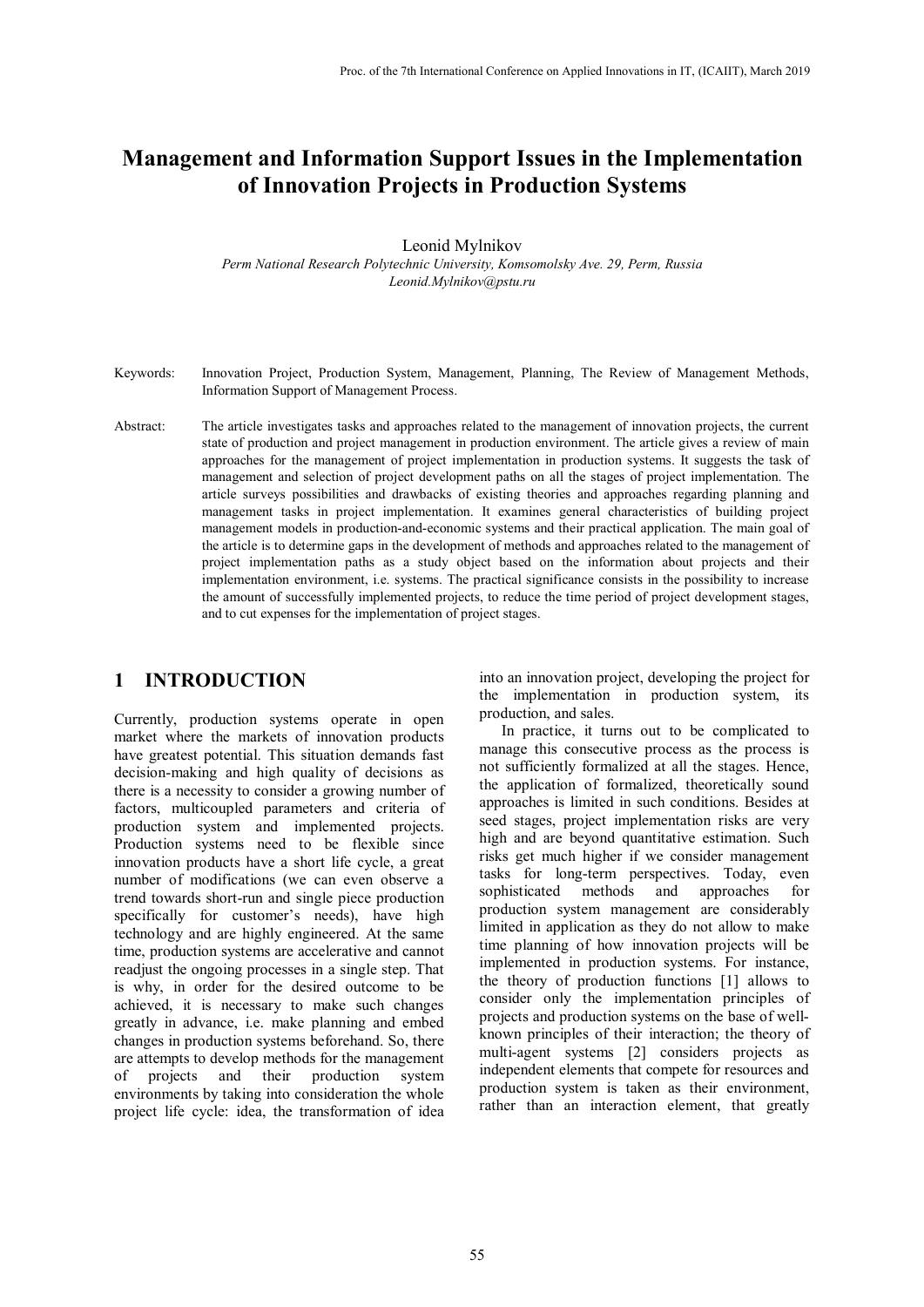affects the principles of project competitiveness; the theory of active systems [3] is focused on studying the principles of production system operation, operation risks, interaction with external environment without distinguishing multiple markets and projects as independent systems; approaches which are based on project portfolio risk management [4] do not consider production systems as an object of management.

When we consider the external environment as multiple markets and projects, it is reasonable to take into account a high level of variability and dynamics of ongoing processes together with the accelerative nature of production systems. This imposes limitations on the application of methods which are used as a basis for the theories and conceptual foundations of production system management. For instance, the application of such approaches as actual data-based management, reflexive management, target management (that does not take into consideration the dynamics of production system environment changing) leads to delayed decisions and actions and shows up in management failures. Such failures trigger incoherent actions of subsystems and disorder production cycles in time.

Decision makers can use different behaviour strategies for their management principles. By the interaction of production systems with market and innovation projects it is possible to choose most optimal strategies based on the existing or unfolding (according to forecast values) situation. Otherwise, there is a possibility to work out effective measures for the external environment that will provide the desired performance of a production system.

Hence, there is a task to determine the application areas of existing theories, approaches and methods by taking into account production system requirements and their operation conditions.

## **2 PROJECT IMPLEMENTATION TASK SETTING AND THE PLACE OF MODERN APPROACHES AND THEORIES IN THE SOLUTION OF THIS TASK**

In project implementation management, it is necessary to consider management processes of project development on different stages and take into account the change from one stage to another one (see the Figure 1) which can be formulated as a set of changes  $G_i^{(D)} \cup J_i$  $i^{(C)}$  ∃ $i$ :

$$
S_{i-3}^{(A)} \cup S_{i-3}^{(B)} \xrightarrow{l_{i-3}^{(B)} \cup l_{i-3}^{(AB)}, P_i^{(B)}, R_{i-3}^{(B)}}
$$
  
\n
$$
S_{i-2}^{(B)} \cup S_{i-2}^{(C)} \xrightarrow{l_i^{(C)} \cup l_{i-2}^{(BC)}, P_{i-2}^{(C)}, R_{i-2}^{(C)}}
$$
  
\n
$$
S_{i-1}^{(C)} \cup S_{i-1}^{(D)} \xrightarrow{l_{i-1}^{(D)} \cup l_{i-1}^{(CD)}, P_{i-1}^{(D)}, R_{i-1}^{(D)}},
$$
  
\n
$$
S_i^{(D)} \cup S_i^{(E)} \xrightarrow{l_i^{(E)} \cup l_i^{(DE)}, P_i^{(E)}, R_i^{(E)}},
$$
  
\n
$$
S_{i+1}^{(E)} \cup S_{i+1}^{(F)} \xrightarrow{l_i^{(E)} \cup l_{i+1}^{(EF)}, P_{i+1}^{(F)}, R_{i+1}^{(F)}}, S_{i+2}^{(F)}
$$
  
\n(1)

where  $i$  – the number of planning step  $(n - 1)$  $i > 2$ ), – the planning horizon,  $I$  – the set of resources (investments) necessary to make a change,  $R$  – the risk evaluation of making a change,  $P$  – the potential profit (benefits) expected from making a change,  $S$  – the set of possible states.

In the suggested setting, task solution requires an active element, i.e. management subject. More than that, different project stages have different formalization levels. That is why, by tackling the task we cannot apply only one single method or approach, yet we need to think about applying a group of methods or approaches within one theory or strategy.

Currently, scientists consider changes within one stage generally. The most developed stage is project implementation stage in the existing production

 $(\mathcal{L}_1, \mathcal{L}_2)$ ,  $\mathcal{L}_1$ ,  $(\mathcal{L}_2)$ system environment  $(S_i)$ −  $\overline{\nu}$ 1  $\bigcap_{i=1}^{\ell_i D_1, \ell_i D_1, \ell_i D_2} S_i^{(D)}\big)$ .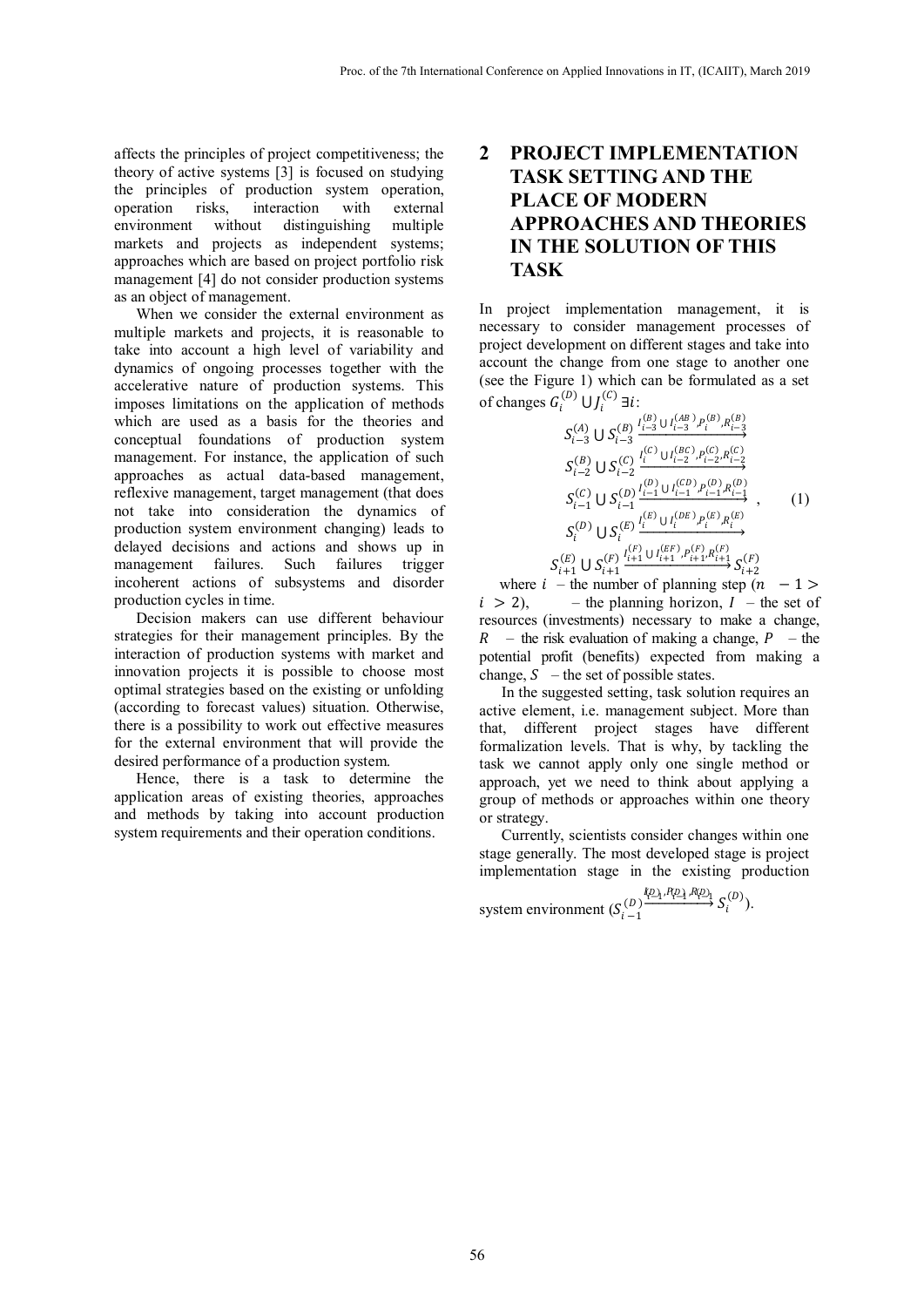

Figure 1: The structural interaction breakdown between innovation project implementation stages by solving the task of their implementation and planning management.

Popular theories which are widely used in the management of production systems and their project activities are given in the Table 1) with their characteristics:

**T1**) The theory of active systems which is focused on the term «active element» introduced by V.N. Burkov and open management principle [3], as well as the theory of organizational systems (see the works of D.A. Novikov) that developed the idea of cybernetic solution path application for the management of social and economic systems; according to this theory, the ongoing processes in social-and-economic and production environments are also considered in their interaction, including

uncertainty conditions of external and internal environments (the set of states  $S_i^{(D)}$  and changes  $S_{i-1}^{(D)} \xrightarrow{I_{i-1}^{(D)}, P_{i-1}^{(D)}, R_{i-1}^{(D)}}$  $\underbrace{\overbrace{\cdots}}^{\cdots}$   $S_i^{(D)}$  by a limited set of production systems  $D$ ), and multiple management aspects are considered (i.e. financial management. management, organizational project management, institutional management, information management, etc. (see [5], [6] and [7]). A group of models was implemented under the specified theories: the financial model of innovation projects (see [8] and [9]); the decision making model that is based on rational behaviour and determinism hypotheses (by probabilistic indeterminacy) [10]; the basic model of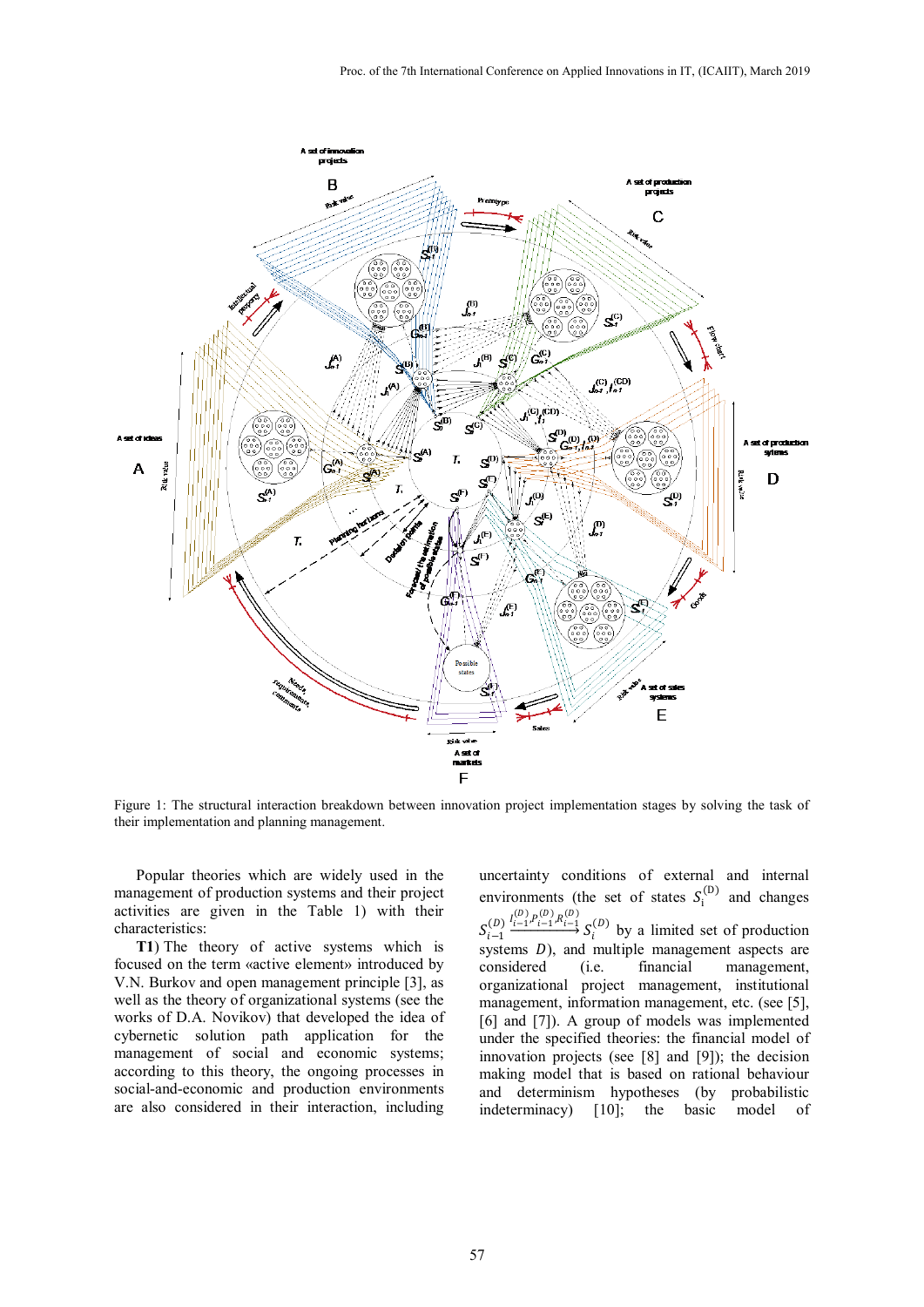organizational (active) system (OS) and its extension (dynamic OS model, multidimensional OS model, multiple-level OS model, OS model with distributed control, OS model with uncertainties, OS model with limited joint activities, OS model with information support) [10] [11]; reflexive model [9] [12]; the basic models of single- and multidimensional active systems (AS) (which also include distributed control) on the basis of the following incentive systems: compensatory, uneven, proportional, unified proportional, and in multidimensional AS by taking into account uncertainty [11] [10]; the models of rational behaviour and bounded rationality [9]; the model of fuzzy control in social-and-economic systems [13], the model that takes into consideration the preferences of decision makers [14], etc.

**T2**) Related to project management  $(C)$ , the theory of multi-agent systems became popular after L. Peppal had proposed to use the theory of games for describing backup and improving innovations in 1997 [15] where projects are considered as information agents within the theory of multi-agent systems (see [16] and [17]) that compete for resources  $(I_i^{(D)}$  and  $I_i^{(CD)}$ ). In the specified theory, there is a traditional classification of different types of models: deliberative models (as an example see [18] and [19]), reactive models [20], hybrid models [21].

**Т3**) The theory of production functions deals with the investigation and the functional interaction description of production systems  $(D)$  and projects  $(E)$  that are being implemented in production environment (the set of changes  $G_i^{(D)}$  in the Figure 1) by taking into account different factors and, as a rule, in one or a limited set of production systems. In this theory, mathematical model is used as a formula of production output dependence (revenue) from the vector of spent or utilized resources in production (purchased resources) [1]. Here is the list of most popular functions that were developed according to this theory: the function with fixed factor proportions (the Leontief production function), the Cobb-Douglas production function, linear production function, the Allen production function, the CES production function, the production function with a linear factor change elasticity, the Solow and Hilhorst production function, bounded function, multimode function, the production function in linear programming [22], [23], [1].

**Т4**) The results of theoretical and practical efforts in the previous years introduced a vast number of approaches which are based on

structuring management processes in production systems, and namely [23]: the methodology of structured analysis and design (SADT (D. Ross), DFD (E. Yourdon), DFD (K. Gane — T. Sarson, DeMarca), object-oriented methods (OOD (Booch/Jacobson/Rumbaugh) [24], OOAD (P. Coad  $-$  E. Yourdon) [25] and [26], OODLE (Shlaer  $-$ Mellor), Demeter, Henderson-Sellers); information engineering methods (Martin-Finkelstein, Porter, Goldkuhl); project management standards (ISO/IEC 15288; DIN 69901; GOST Р54869-2011, etc.).

**Т5**) Machine learning methods related to project management in production systems. There is a steady trend of applying machine learning methods by handling management tasks in production-andeconomic systems (see, for instance, [27]). At the same time, the significant role of machine learning methods in production management tasks will be only increasing [28]. Today, machine learning methods are used for solving a group of management and planning tasks (for instance, forecasting machinery breakdown, building empirical models by taking into consideration the changes of machinery characteristics in time, predictive management of accelerative systems (such as head supply systems and processing units), the development of market pricing and planning principles in production [29]).

By counterclockwise movement from the stage  $C$ to the stages  $B$  and  $A$  (see the Figure 1) the formalization level is decreasing. Currently, expert communities examine projects and determine goals for the projects on the stages  $B$  and  $A$  as a part of competitions. However, different information is collected about projects (analogues, market demand, investment, project team, the presence of prototype, project characteristics compared with analogous versions, etc.), attempts are made to analyze the collected statistical information (see, for instance, [30]). Available statistical data and expert community create a good background for analyzing innovation projects with help of machine learning methods (also on the basis of a new approach, i.e. reinforcement learning techniques (semi-learning methods) [31]).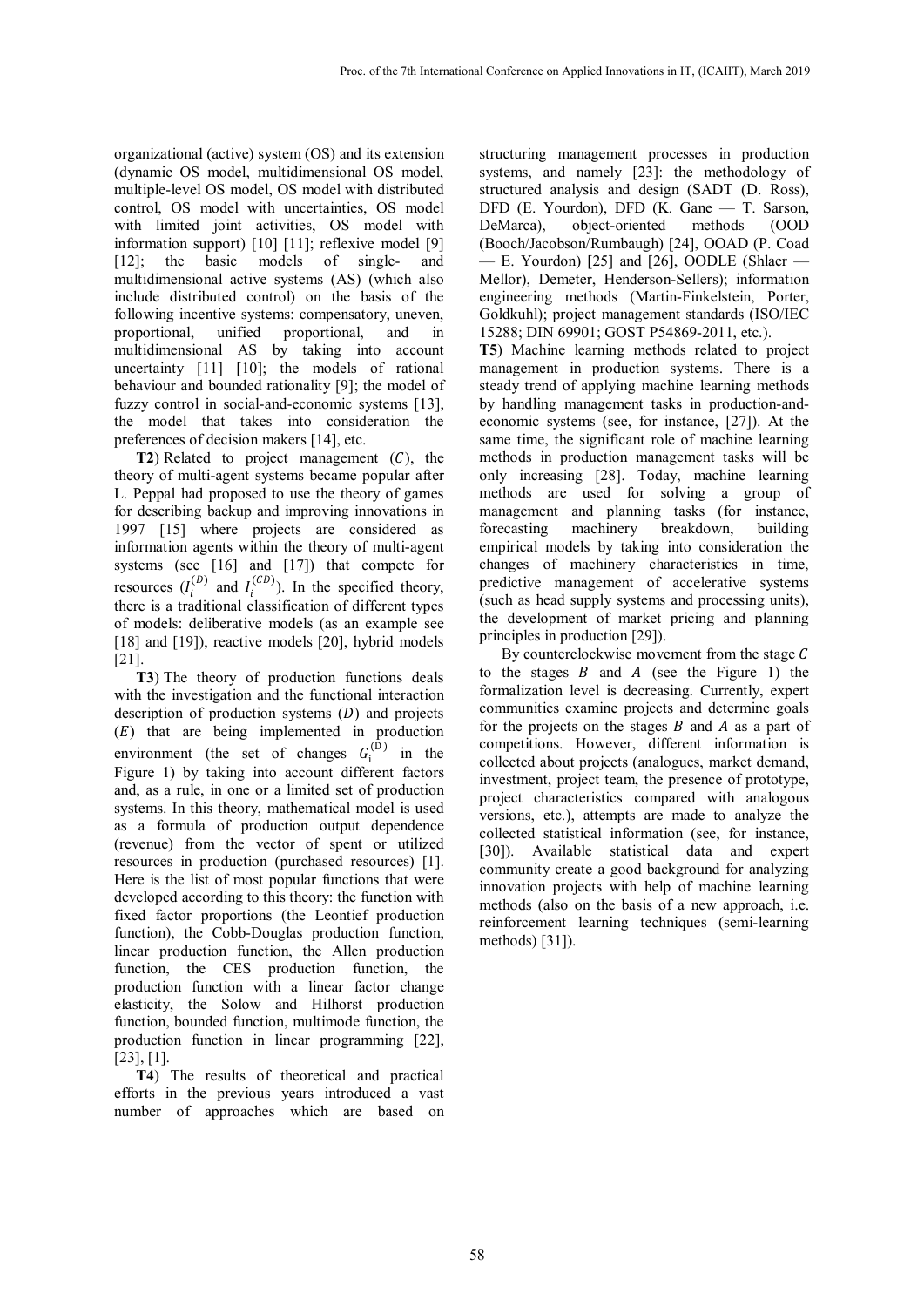|                       | T1                                                                 | T <sub>2</sub>                                                                              | T <sub>3</sub>                                | T <sub>4</sub>                                   | T <sub>5</sub>                                |
|-----------------------|--------------------------------------------------------------------|---------------------------------------------------------------------------------------------|-----------------------------------------------|--------------------------------------------------|-----------------------------------------------|
|                       | Searching the ways                                                 | There is no clear goal                                                                      | Management goal is                            |                                                  | Goal is determined on                         |
| Goal                  | how to affect the                                                  | definition or the goal is                                                                   | not formulated in the                         | Goal is determined                               | the stage of model                            |
| orientation           | system for achieving                                               | determined only with                                                                        | methodology of                                | by a decision maker.                             | design by management                          |
|                       | its desired behaviour                                              | help of logical means.                                                                      | production function.                          |                                                  | subject.                                      |
| The system            | Performed on the                                                   |                                                                                             |                                               |                                                  |                                               |
| of                    | basis of rules, laws                                               | Each participant operates                                                                   | Established as                                | Established by the                               | Laid down during                              |
| relationships         | and procedures that                                                | independently in                                                                            | interaction between                           | regulated structure                              | model learning process                        |
| between               | regulate the                                                       | accordance with own                                                                         | production function                           | and principles of                                | based on specified                            |
| production            | interaction of                                                     | regulations.                                                                                | parameters.                                   | interaction.                                     | goals.                                        |
| system and            | participants.                                                      |                                                                                             |                                               |                                                  |                                               |
| projects              | Considers different                                                |                                                                                             |                                               |                                                  |                                               |
|                       | uncertainty types                                                  | The probability of this or<br>that behaviour is                                             |                                               |                                                  |                                               |
|                       | (internal, external,                                               | determined on the base                                                                      |                                               | Not performed.                                   | Risk evaluation and                           |
| Risk<br>management    | mixed) and uses                                                    | of simulation modeling                                                                      | Not performed.                                |                                                  | the use of any                                |
|                       | interval, fuzzy,                                                   | by the Monte Carlo                                                                          |                                               |                                                  | techniques for work                           |
|                       | probabilistic                                                      | method or the Bayes'                                                                        |                                               |                                                  | with uncertainties.                           |
|                       | approaches.                                                        | theorem.                                                                                    |                                               |                                                  |                                               |
|                       | Models in both                                                     | Time is discrete and is                                                                     | In the classical theory                       |                                                  | All models are                                |
| Time                  | statistical and                                                    | defined by the                                                                              | of production function,                       | Considered as a                                  | adjusted in time and                          |
| orientation           | dynamic setting.                                                   | emergence of events.                                                                        | the time factor is not                        | continuous process.                              | are dynamic.                                  |
|                       |                                                                    |                                                                                             | considered.                                   |                                                  |                                               |
|                       |                                                                    |                                                                                             | Management subject                            |                                                  |                                               |
| Interaction<br>with   | For management<br>subjects, models can<br>be presented as          | Modeling results are<br>considered as<br>information that is taken<br>into consideration by | uses the methodology                          | Information support<br>of management<br>subject. |                                               |
|                       |                                                                    |                                                                                             | of production function<br>for decision-making |                                                  | Ready decisions are<br>produced which can be  |
|                       |                                                                    |                                                                                             | based on production                           |                                                  | used by decision                              |
| management<br>subject | decision-making                                                    | management subject in                                                                       | function studies with                         |                                                  | makers.                                       |
|                       | support systems.                                                   | decision-making.                                                                            | help of only                                  |                                                  |                                               |
|                       |                                                                    |                                                                                             | mathematical methods.                         |                                                  |                                               |
|                       |                                                                    | The connection of agent                                                                     |                                               | In accordance with<br>the specified              |                                               |
|                       | Market is considered<br>as a general term<br>that can include      | and environmental area                                                                      |                                               |                                                  |                                               |
| External              |                                                                    | is not precisely defined.                                                                   | Bounded by                                    |                                                  | Within a restricted set                       |
| environment           |                                                                    | Historical data are not                                                                     | production function                           |                                                  | of observed                                   |
| orientation           | other production                                                   | considered. It is not clear                                                                 | factors.                                      | principles and rules.                            | parameters.                                   |
|                       | systems.                                                           | what agents the goal will                                                                   |                                               |                                                  |                                               |
|                       |                                                                    | and will not be                                                                             |                                               |                                                  |                                               |
|                       |                                                                    | dependent on.                                                                               | The study results are                         |                                                  |                                               |
|                       | Recommendations<br>for making changes<br>in system<br>performance. | Not considered.                                                                             | used for defining the                         |                                                  |                                               |
| Change<br>management  |                                                                    |                                                                                             | amount of required                            | Performed by                                     | All the decisions are                         |
|                       |                                                                    |                                                                                             | resources and                                 | decision makers by                               | suggestions for the                           |
|                       |                                                                    |                                                                                             | production capacity on                        | structuring                                      | selection of parameters                       |
|                       |                                                                    |                                                                                             | the basis of production                       | production system                                | or performance                                |
|                       |                                                                    |                                                                                             | elasticity and                                | activities.                                      | algorithms.                                   |
|                       |                                                                    |                                                                                             | maximum capacity                              |                                                  |                                               |
|                       |                                                                    |                                                                                             | determination.                                |                                                  |                                               |
|                       | The use of                                                         | System element is                                                                           | Conformity search                             | There is a possibility                           | The automated process                         |
| Basic idea            | cybernetic approach                                                | considered as an                                                                            | among the parameters                          | to describe system                               | of building and                               |
|                       | for managing                                                       | independent active<br>element that operates                                                 | of production system<br>and released products | activity with help of<br>a limited set of        | adjusting empirical<br>models on the basis of |
|                       | systems with                                                       | due to its own internal                                                                     | with help of heuristic                        | elements and their                               | empirical and actual                          |
|                       | uncertainty.                                                       | rules.                                                                                      | methods.                                      | interaction rules.                               | data.                                         |

| Table 1: Change management and decision-making support by project implementation in production environment. |  |  |
|-------------------------------------------------------------------------------------------------------------|--|--|
|                                                                                                             |  |  |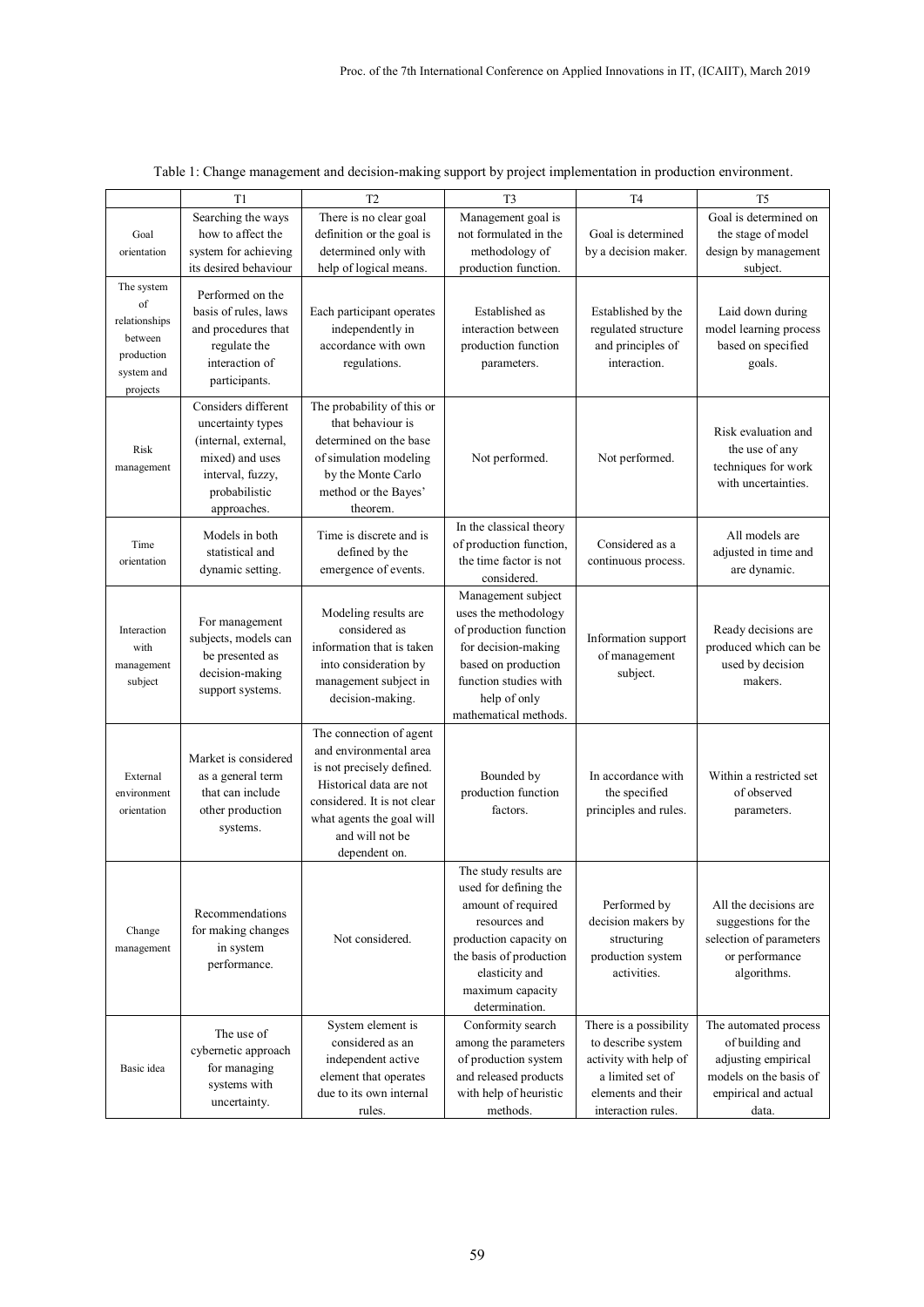### **3 ADDITIONAL REQUIREMENTS TO THE IMPLEMENTATION OF PROJECT MANAGEMENT MODELS IN PRODUCTION SYSTEMS**

The description and analysis of paths (1) sets up a grading problem and, hence, one of the existing management approaches can be used for defining their estimate criteria: project management, management and planning by objective, resource<br>management, information and reflexive management, information and management, predictive management, adaptive management. The management mechanism is chosen on the basis of management goals that are set by management subject. In production-andeconomic systems, economic efficiency and feasibility of project implementation is considered as a general criterion. In this case, each state  $S_i$  and entering this state from the state  $S_{i-1}$  can be estimated as follows:

$$
(1 - R)(P - I) \to \max,\tag{2}
$$

where  $R$  – the risk evaluation on making a change,  $P$ – the potential profit,  $I$  – the required investment (resources) for making a change.

In the planning and management of projects and production systems, it is also possible to use other criteria and consider the consistency of goals in production subsystems and their projects, invariant states in decision points, the complementarity of projects in production environment, irreversibility of managerial decisions. Besides, the information has to be reliable.

The step size  $\Delta t_i(t)$  (it depends on decision points and is considered as a discrete variate with a variable step) and the planning horizons  $T_n$ . determine the set of possible states  $(S_i)$ . Such time position narrows a group of techniques that can be used before applying special state principle and case management. However, we encounter the problem of choosing planning horizons. This action is based on the expected project portfolio. The probability of portfolio criteria efficiency is described by a binomial distribution (the planned state  $S_i$ ), and the Bayes' theorem defines the probability of a successful change into a new state that is dependent on the previous state (the state that we are in) [32]. Invariance in project development path selection will show up as a set of equally obtainable optimal and Pareto states. In this case, the solution of task

will be a set of development paths and states that can be conditionally presented as a tree.

Hence, the key problem is the generation of a set of possible states. For this purpose, we need to build a model that includes estimate criteria parameters (2). For the examined stage, the surrounding elements of the stage (see the Figure 1, the set of sales systems  $E$  is not marked out in some settings and is considered as a production system element) form the external environment. The management object interacts with the external environment through its variables and the way these variables are used in management model. In order for planning tasks to be solved and accelerative processes to be considered in production environment, the values of these variables [33] and project parameters [34] have to be predicted. The predictions have a certain degree of reliability which is determined on the basis of adequacy evaluation and the range of possible deviations. The latter ones can be calculated into risk estimates for the expected forecast-based states to be obtained [35]. The model parameters can be presented by different types of data (time series, single characteristic values that all together characterize the project, some of them are described by known principles and can be built upon several values [36]). Therefore, another important task is to determine the significance of parameters, certain characteristic values and their combinations for project implementation [37]. Taking into account the differences in implementation stages and data-<br>dependent model characteristics, empirical dependent model characteristics, techniques should be applied in order to build the model.

The model of each project implementation stage has to be designed individually as stages have different implementation environment (as shown in the Figure 1). Besides, it is important to take into consideration the specifics of project itself or its environment system. At the same time, this will be a complex model with a required system optimization [38], that triggers a group of problems, i.e. the problems of selecting behaviour strategy (for instance, the behaviour for the common benefit or for the purposes of certain elements) not only in the interaction of production systems but also in the interaction of production system elements; the problems of model elements' compromising which handle different tasks within one general management and planning task in production environment (for instance, see the breakdown in the Figure 2) on the base of complex modeling and possible states' search by determining the constraints in the area of possible solutions. More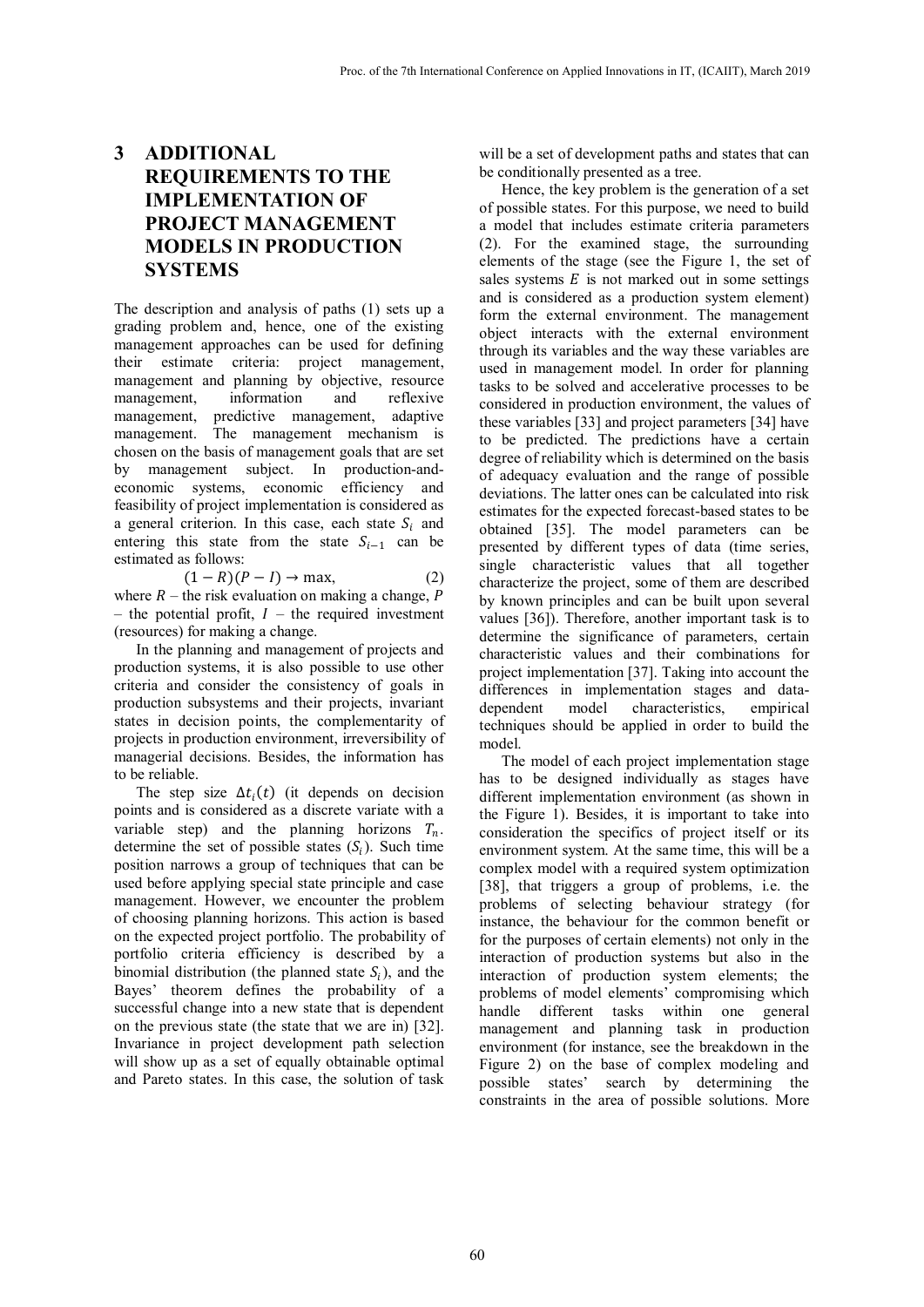than that, the model has to consider technical and economic tasks jointly (i.e. heterogeneous model) by taking into account the time factor; besides, it should be a computable model that connects different management parameters in one system (the paradigm  $C^5$ ) [39].

The model should be built on the principles that allow its changes (teaching, adjusting) along with the changes in its external and internal environment operation conditions and different degree of experience that was obtained in different model operation time period. Hence, in order for a complex model to be implemented, we need to use different approaches and methods for its elements by taking into consideration additional requirements of management subject, developer preferences, and statistical data.

### **4 INSTRUMENTAL CHARACTERISTICS OF COMPLEX MODEL IMPLEMENTATION IN MANAGEMENT**

Implemented as information product, the model tackles several DSS tasks: *a)* tool implementation for «searching solutions», that is based on using models as a series of procedures for data and statement processing in decision making [40]; *b)* the implementation of interactive computer-based systems that help use data and models for tackling unstructured problems; *c)* the implementation of computer information systems for the support of diverse activities by making decisions in the



Figure 2: The structural information interaction breakdown for the implementation of models and methods in order to support managerial decision-making process in production systems.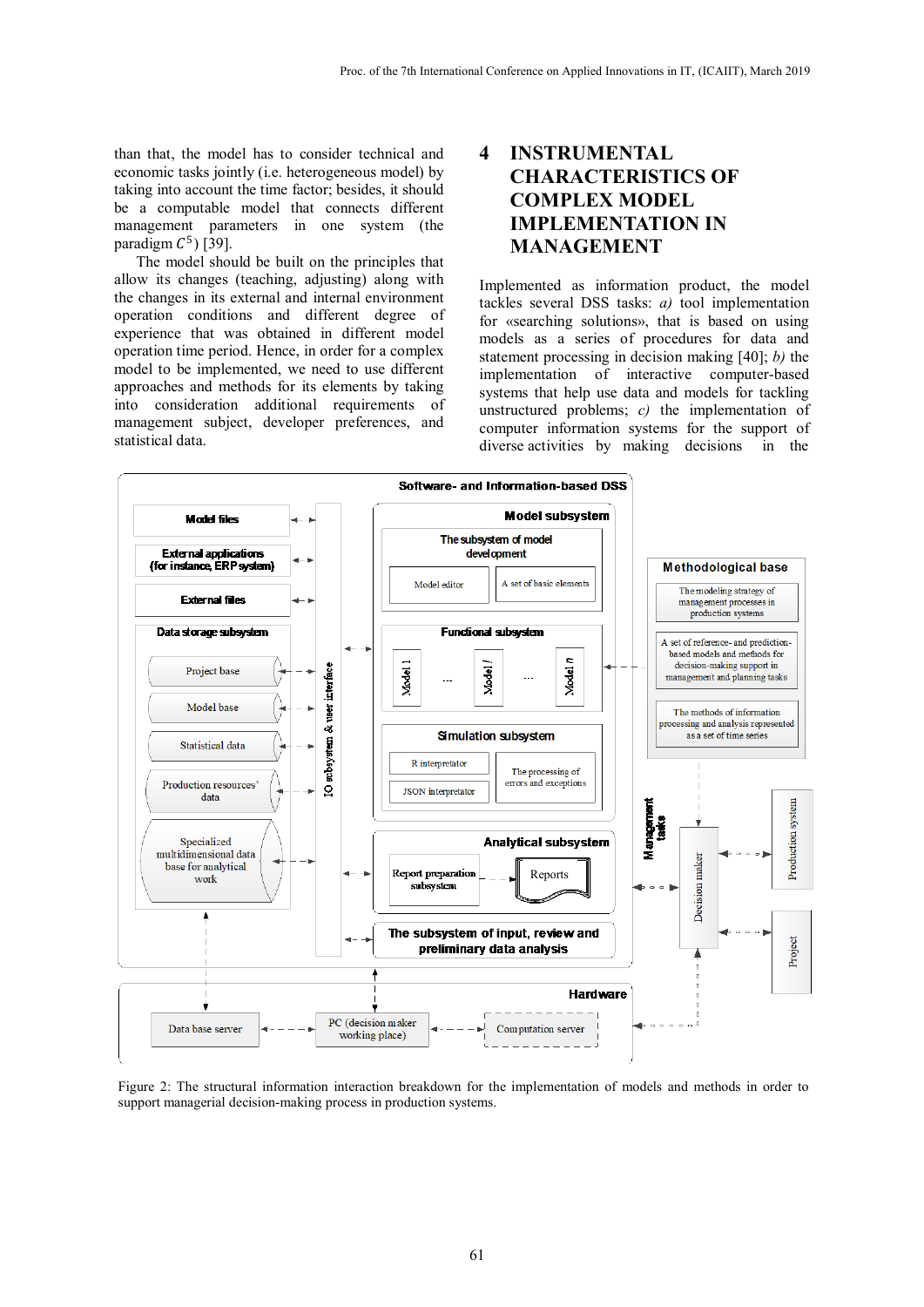situations where the use of automated systems for the whole decision making process is infeasible or troublesome [41].

The application of one toolset (even the most sophisticated one) is not enough for building heterogeneous systems. That is why, by the development of information system we need to consider the mechanisms of work with data and the ways how model components can be integrated in the consolidated information area [42].

The structure of information area that satisfies the specified requirements is shown in the Figure 2.

#### **5 CONCLUSIONS**

Despite a big amount of studies dedicated to different management aspects, the analysis of production and project activities, the issues of studying ongoing processes and the impact of managerial decisions on examined systems, the modern planning and management methods do not allow to consider all factors related to available resources required for production systems as well as technical, economic and financial project criteria and parameters. Today, when production competitiveness is strongly focused on innovations and continual release of new goods, management and planning becomes challenging in production environment, since the level of process automation is increasing due to fast decision-making requirements and human factor deregulation (at the same time, despite a vast number of negative factors, the integration of human workforce into production process allows to provide additional control and handle exceptions).

To summarize, we can say, that today there are interesting theories and approaches that allow to solve management tasks in projects and production systems by taking into consideration certain groups of tasks or specified conditions. However, we encounter a shortage in methodological approaches in marketing management, innovation projects' selection and management formalization.

When we solve individual tasks, it is impossible to solve the task of innovation project management on all the stages of its life cycle even with specific suppositions. Today, there are no approaches which are not bound to singe task characteristics. Moreover, the existing models do not allow to work with several innovation projects simultaneously [43].

#### **REFERENCES**

- [1] П. М. Симонов, Экономико-математическое моделирование. Пермь: Ред.-изд. отд. Пермского гос. ун-та, 2010.
- [2] Б. Я. Советов, В. В. Цехановский, and В. Д. Чертовской, Интеллектуальные системы и технологии. М.: Издательский центр "Академия," 2013.
- [3] В. Н. Бурков and Д. А. Новиков, Теория активных систем: состояние и перспективы. М.: Синтег, 1999.
- [4] H. Markowitz, Harry Markowitz: selected works. Hackensack, NJ: World Scientific, 2008.
- [5] В. Н. Бурков and Д. А. Новиков, Как управлять проектами: Научно-практическое издание. М.: СИНЕРГ ГЕО, 1997.
- [6] В. П. Воропаев, Управление проектами в России. М.: Аланс, 1995.
- [7] В. В. Цыганов, Адаптивные механизмы в отраслевом управлении. М.: Наука, 1991.
- [8] Д. А. Новиков, Управление проектами: организационные механизмы. М.: ПМСОФТ, 2007.
- [9] Д. А. Новиков and А. А. Иващенко, Модели и методы организационного управления инновационным развитием фирмы. М.: Ленард, 2006.
- [10] В. Н. Бурков, Н. А. Коргин, and Д. А. Новиков, Введение в теорию управления организационными системами. М.: Либроком, 2009.
- [11] Д. А. Новиков and А. В. Цветков, Механизмы функционирования организационных систем с распределенным контролем. М.: ИПУ РАН, 2001.
- [12] А. Г. Чхартишвили, Теоретико-игровые модели информационного управления. М.: ПМСОФТ, 2004.
- [13] М. Б. Гитман, В. Ю. Столбов, and Р. Л. Гилязов, Управление социально-техническими системами с учетом нечетких предпочтений. М.: ЛЕНАНД, 2011.
- [14] В. А. Харитонов et al., Интеллектуальные решения обоснования инновационных решений. Пермь: Изд-во Перм. гос. техн. ун-та, 2010.
- [15] L. Peppal, "Imitative Competition and Product Innovation in a Duopoly Model," Economica, vol. 64, no. 254, pp. 265-279, May 1997.
- [16] M. Wooldridge and N. R. Jennings, "Intelligent agents: theory and practice," The Knowledge Engineering Review, vol. 10, no. 02, p. 115, Jun. 1995.
- [17] W. She and D. H. Norrie, "Agent-based systems for intelligent manufacturing: A state-of-the-art survey," Knowledge and Information Systems, vol. 1, no. 2, pp. 129-156, 1999.
- [18] M. Wooldridge, N. R. Jennings, and D. Kinny, "The Gaia Methodology for Agent-Oriented